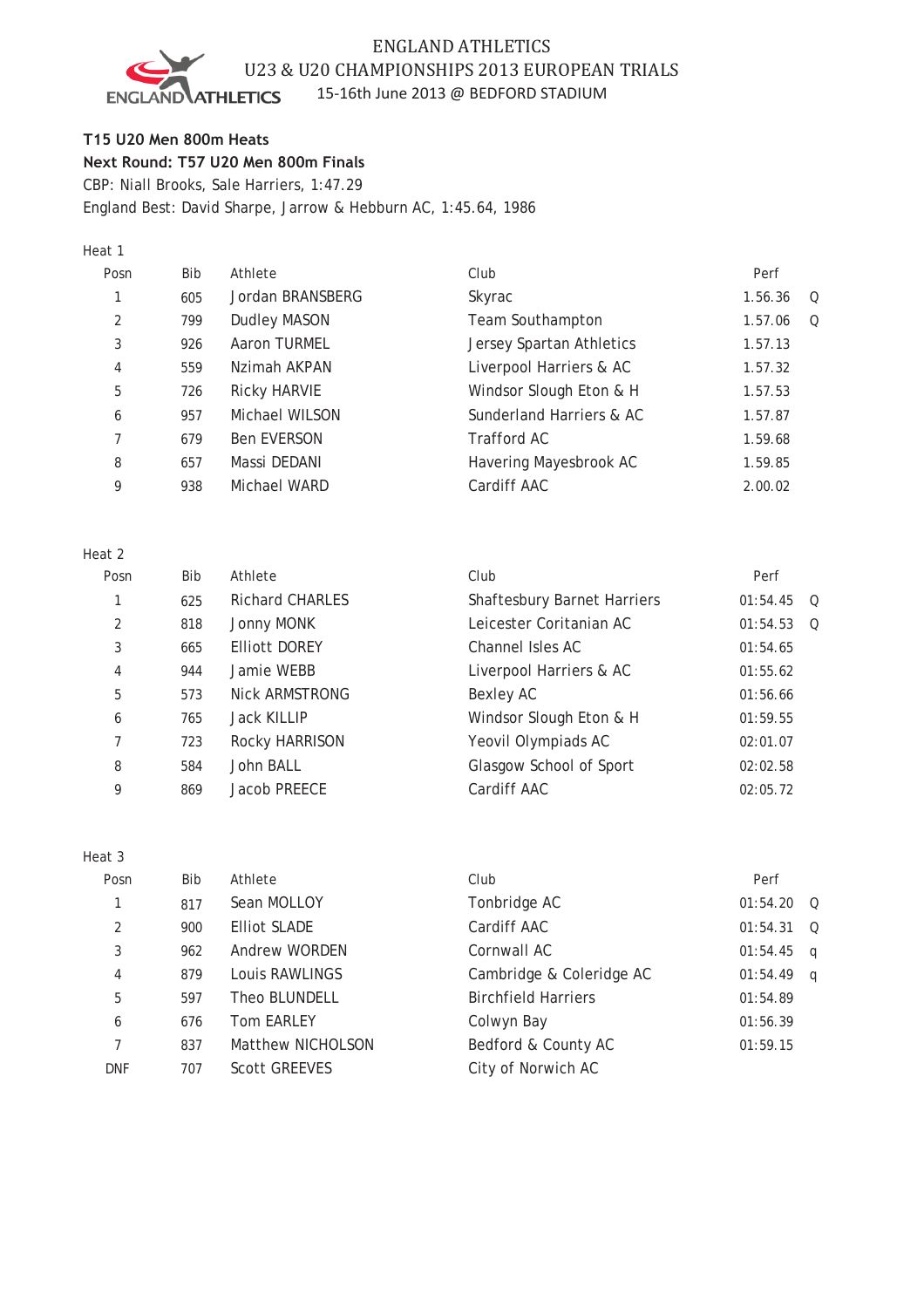# ENGLAND ATHLETICS U23 & U20 CHAMPIONSHIPS 2013 EUROPEAN TRIALS



## 15-16th June 2013 @ BEDFORD STADIUM

## **T5 U20 Men 1500m Heats**

**Next Round: T42 U20 Men 1500m Finals**

CBP: Graham Williamson, Springburn Harriers, 3:39.68, 1978 England Best: Graham Williamson, Springburn Harriers, 3:36.6, 1979

## Heat 1

| Posn | <b>Bib</b> | Athlete               | Club                        | Perf    |   |
|------|------------|-----------------------|-----------------------------|---------|---|
| 1    | 812        | James MCMURRAY        | St Albans AC                | 3.57.96 | Q |
| 2    | 952        | <b>Jake WIGHTMAN</b>  | Edinburgh AC                | 3.58.29 | Q |
| 3    | 783        | Lewis LLOYD           | Herne Hill Harriers         | 3.58.35 | Q |
| 4    | 858        | William PAULSON       | Stroud AC                   | 3.58.90 | Q |
| 5    | 686        | Robbie FITZGIBBON     | Brighton & Hove City AC     | 3.59.80 |   |
| 6    | 976        | <b>Jack CRABTREE</b>  | Aldershot Farnham & Dist AC | 4.00.80 |   |
| 7    | 718        | Scott HALSTED         | Bracknell AC                | 4.01.51 |   |
| 8    | 946        | James WEST            | Tonbridge AC                | 4.01.88 |   |
| 9    | 911        | <b>Ben SUTHERLAND</b> | Wycombe Phoenix H           | 4.02.47 |   |
| 10   | 967        | Chris YOUELL          | Chelmsford AC               | 4.04.62 |   |
| 11   | 751        | Oliver JAMES          | Sunderland Harriers & AC    | 4.07.33 |   |
| 12   | 883        | Thomas RICHARDSON     | Basildon AC                 | 4.08.79 |   |
| 13   | 668        | George DUGGAN         | Tonbridge AC                | 4.10.55 |   |
| 14   | 745        | Adam HULIN            | Aldershot Farnham & Dist AC | 4.21.26 |   |

#### Heat 2

| Posn       | <b>Bib</b> | Athlete                 | Club                               | Perf    |   |
|------------|------------|-------------------------|------------------------------------|---------|---|
| 1          | 965        | Shaun WYLLIE            | Bracknell AC                       | 3.53.65 | Q |
| 2          | 810        | Matthew MCLAUGHLIN      | Woodford Green & Essex L           | 3.54.25 | Q |
| 3          | 938        | Michael WARD            | Cardiff AAC                        | 3.54.40 | Q |
| 4          | 658        | Liam DEE                | <b>Shaftesbury Barnet Harriers</b> | 3.54.93 | Q |
| 5          | 886        | Kyran ROBERTS           | <b>Carmarthen Harriers</b>         | 3.55.21 | q |
| 6          | 898        | Matthew SHIRLING        | Liverpool Harriers & AC            | 3.56.40 | q |
| 7          | 761        | Charlie JOSLIN-ALLEN    | Tonbridge AC                       | 3.57.25 | q |
| 8          | 755        | Luke JOHNSTON           | Warrington AC                      | 3.57.56 | q |
| 9          | 561        | Ben ALCOCK              | Bedford & County AC                | 3.58.04 |   |
| 10         | 772        | James LAMSWOOD          | Kingston Upon Hull AC              | 3.58.87 |   |
| 11         | 722        | <b>Michael HARRISON</b> | Bedford & County AC                | 4.07.36 |   |
| 12         | 656        | Corey DE 'ATH           | Tonbridge AC                       | 4.10.82 |   |
| <b>DNF</b> | 713        | Dan GURTON              | Vale of Aylesbury AC               |         |   |